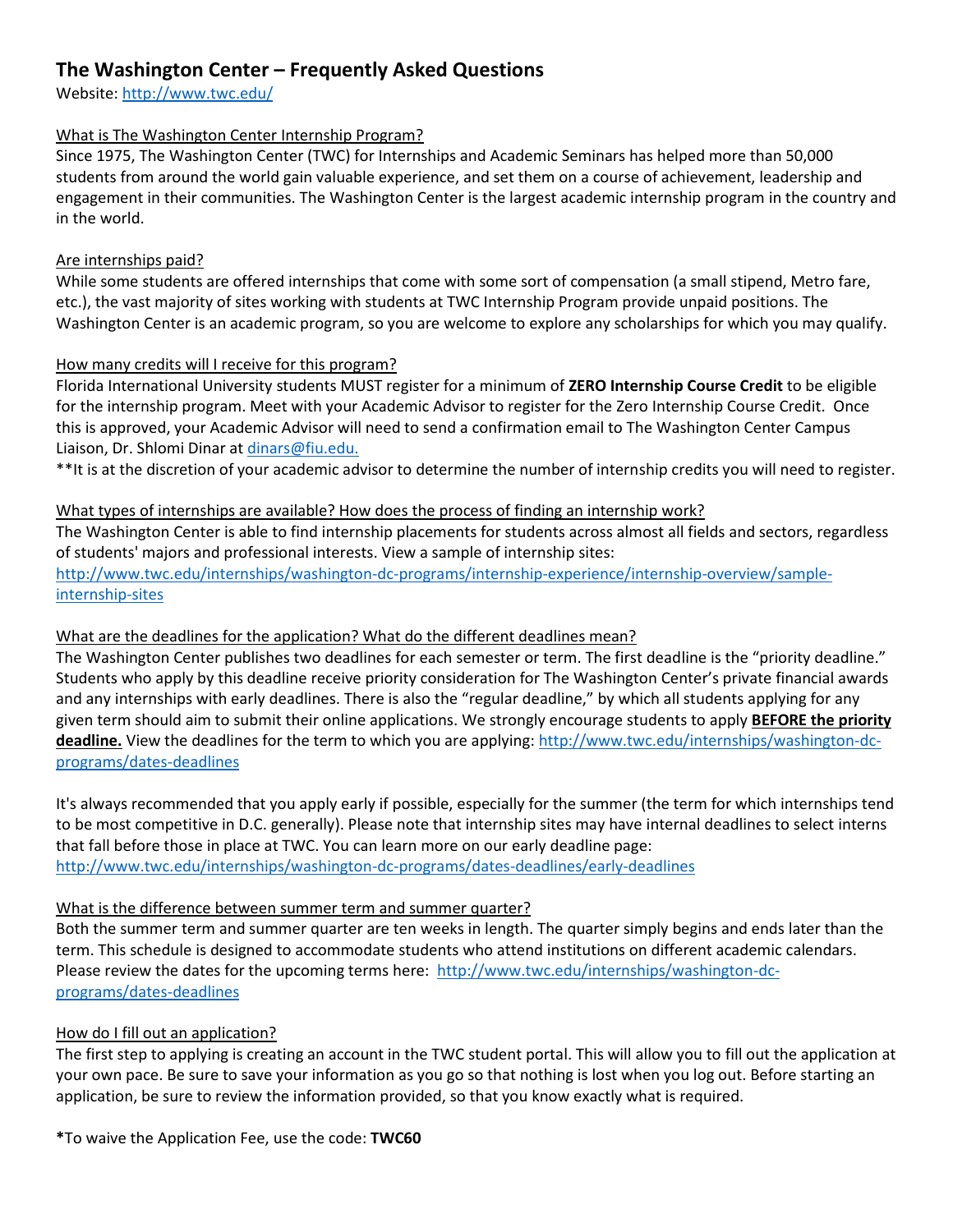#### After submitting the application, when will I hear whether or not I've been accepted? How will I be notified?

Upon submitting your online application, you will be contacted by one of TWC's staff to inform you of what supporting documents TWC is waiting to receive from you. Once all of those documents have been received, your application enters review. From that point, you could expect to hear back from TWC within two weeks via email to inform you of whether or not you have been accepted into the program.

#### Can graduate students apply? What about law students?

Graduate and law students are allowed to participate in our programs. However, you will need to ensure that you can earn credit from Florida International University, as earning credit is a requirement.

#### Can first-year students participate?

In order to participate, students must have achieved at least sophomore status at FIU by the term for which you are applying. Review all of the eligibility requirements.

#### Can I be considered if my GPA is below 2.75?

TWC would consider you if you have a GPA below 2.75, provided that you have approval from your campus liaison and submit three letters of recommendation instead of the standard two. Two of these three letters will need to come from a professor. TWC would review your full application and ultimately make an admissions decision based upon TWC's assessment of whether or not TWC believes they can find you an appropriate internship and otherwise set you up for success in TWC academic program.

#### Checklist of Documents to Submit with Application

All Students-You should prepare all of your application materials carefully, as they will often be referred to prospective internship sites after your acceptance!

**One-page Resumé:** Outline your educational background, honors or recognitions, work experience, activities, special skills, etc. Please include any computer-related expertise or foreign language skills, as well as prior internships and community service activities. For tips on how to write an effective resume, read our [resume guide.](https://resources.twc.edu/applying/tips-writing-effective-resume) You can also view some [sample resumes here.](https://resources.twc.edu/applying/resume-samples)

**Statement of Professional Interest (approx. 100 words):** Broadly describe your internship interests, future career goals, skills you're hoping to gain and ways in which you will contribute to your placement site. Please do not specify the name(s) of any particular organization in this statement. If you need help, read our statement [of professional interest](https://resources.twc.edu/applying/statement-professional-interest)  [guide.](https://resources.twc.edu/applying/statement-professional-interest)

**Transcript:** Upload your official transcript directly into your application or request that it be sent to [info@twc.edu.](mailto:info@twc.edu) An unofficial transcript is acceptable if your school does not send official digital transcripts

**Issues Essay or Writing Sample (approx. 500 words):** Write an essay on a key issue that is relevant to the field you are hoping to intern in (see [sample issues essays\)](https://resources.twc.edu/applying/sample-issues-essays) or submit a writing sample from a previous course or experience.

**Letter of Recommendation:** If you have a GPA below 2.75, you'll need to request one letter of recommendation from someone who knows you in a professional or academic setting. A letter of recommendation is not required for students with a GPA at or above 2.75.

How much does this program cost? Is there financial aid available? The TWC fees are *subject to change*. For an update program fee schedule visit: <http://www.twc.edu/internships/washington-dc-program/program-fees>

State of Florida provides Florida International University students- \$8000 and TWC gives FIU students- \$1500 for housing Total aid given to the student to help cover the program fee and housing fee: \$9500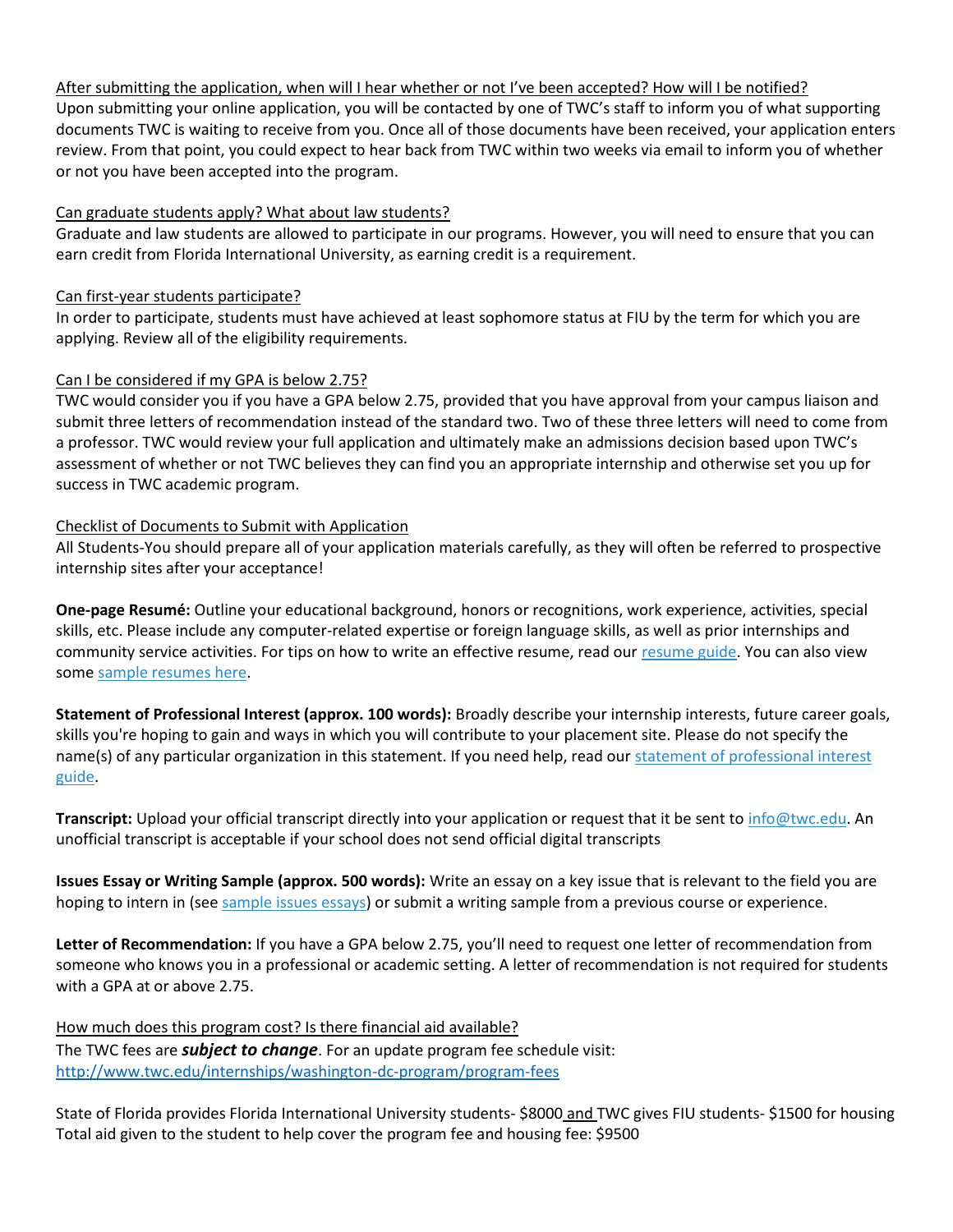## *\*\*State of Florida funds are limited and there is no guarantee that total aid will be available upon acceptance.*

#### How can I cover the remainder of the cost?

- o Apply for Financial Aid to:
	- Financial Aid Contact: Jessica Ly ,Financial Aid Officer II, Financial Aid Office
	- Phone: 305-348-7223
	- Email: jly@fiu.edu
- o Financial Loans
- o Scholarships
	- Senator Richard B. Stone Award
	- Office of Scholarships undergrad.fiu.edu/scholarships OR Office: PC 140
	- FIUacademicworks.com
	- **Eirst Generation Scholarship Fund-[http://www.onestop.fiu.edu/financial-aid/scholarship](http://www.onestop.fiu.edu/financial-aid/scholarship-information)**[information](http://www.onestop.fiu.edu/financial-aid/scholarship-information)

\*Scholarship funds are not guaranteed.

## What does this program offer besides an internship?

TWC is a comprehensive academic internship experience. If accepted, you will be doing much more than interning during your time in Washington, D.C. The program components are as follows: **a nearly full-time internship, an evening course, and the Career Readiness Program**. You would also compile a professional portfolio of assignments throughout the semester or term.

## Where will I take classes, and who is teaching them?

Students take their courses in one of two locations – in classrooms located in the lower level of the TWC's Residential and Academic Facility or in the annex building of TWC's headquarters. The instructors for these courses are associate faculty for TWC. They are most often professors at one of D.C.'s many universities or professionals in the fields associated with the courses being taught. A course guide with faculty biographies is available upon request. Contact [info@twc.edu.](mailto:info@twc.edu) Student will receive a list of courses upon acceptance to TWC. For a sample list of evening courses view: <http://www.twc.edu/internships/washington-dc-program/the-internship-experience/evening-course>

## FIU Course

FIU students have the option to enroll for an FIU Course OR enroll in a TWC course. The Washington Center course does not reflect on your FIU transcript and you will not receive FIU credit. There is also an option to register for the FIU ISS 4385 Effective Governmental Communication course. This course if offered during the summer at the FIU D.C. Office. The course credits will show in the FIU transcripts when registered for this summer course.

## What is Career Readiness Programming?

Through TWC's Career Readiness Programming, you'll engage in workshops, one-on-one career advising, networking events and more designed to maximize your internship experience. This programming will be held at different times throughout the week, so you can participate in many different activities based on your interests and your schedule. <https://resources.twc.edu/infosheets/career-readiness-programming>

## How am I graded for my participation in this program?

You would be evaluated by your internship site supervisor, evening course instructor, and TWC LEAD instructor. These three recommended grades, along with your professional portfolio, will be transmitted to your campus liaison. The Campus Liaison will provide your grades to your FIU academic advisor/internship supervisor. Learn more about grades and evaluations. View Grades and Evaluation Policy: [http://www.twc.edu/internships/washington-dc-program/twc](http://www.twc.edu/internships/washington-dc-program/twc-policies#grades-evaluations)[policies#grades-evaluations](http://www.twc.edu/internships/washington-dc-program/twc-policies#grades-evaluations)